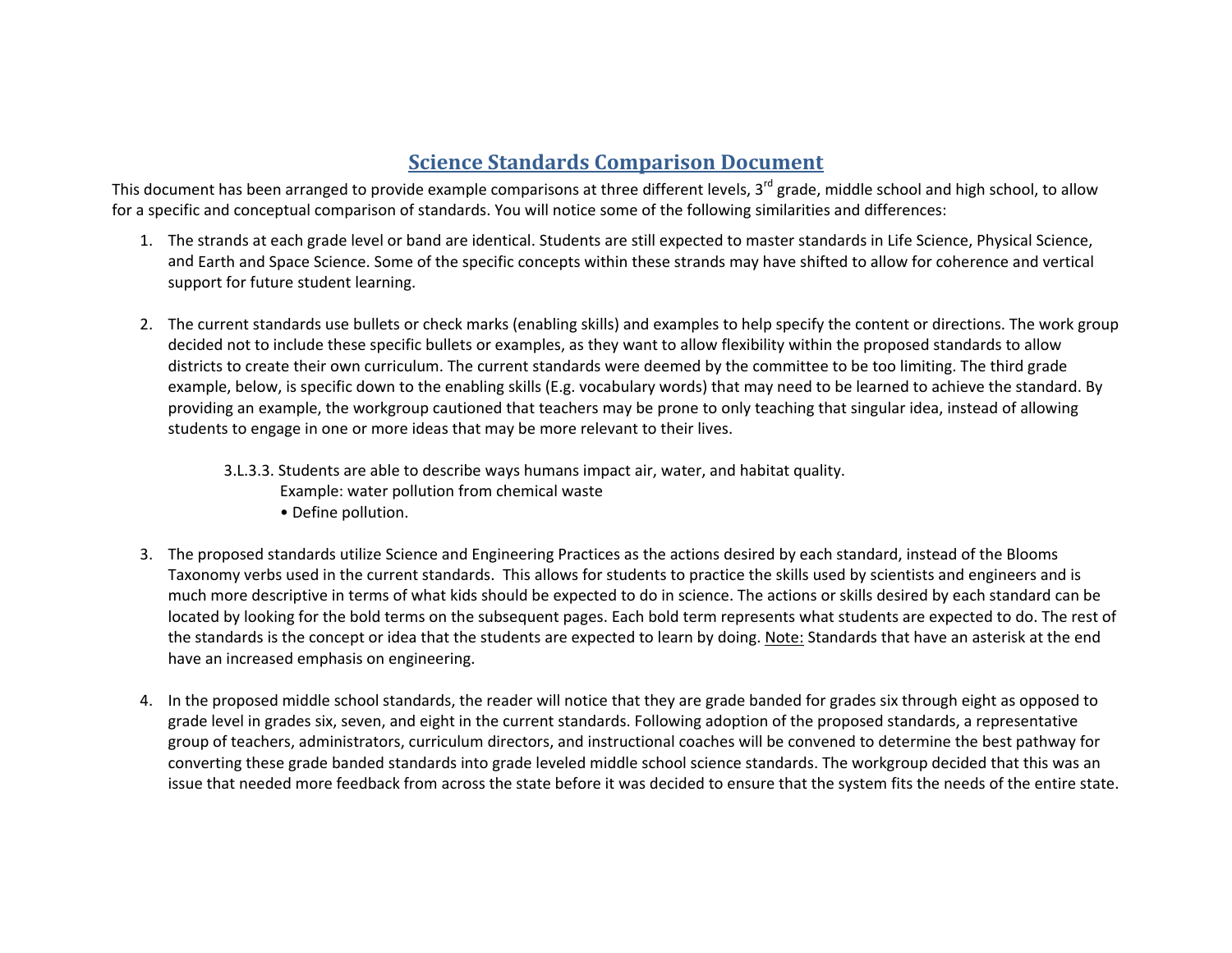## **Example 1: Third Grade Life Science Comparison**

| <b>Current Third Grade Life Science Standards</b> | <b>Proposed Third Grade Life Science Standards</b> | <b>Comments:</b>                          |
|---------------------------------------------------|----------------------------------------------------|-------------------------------------------|
| (Knowledge) 3.L.1.1. Identify the basic           | 3-LS1-1 Develop models to describe that            | 1. The content is similar for both sets   |
| structures, functions, and needs of plants in     | organisms have unique and diverse life cycles      | of standards. The concepts of             |
| relation to their environment.                    | but all have in common birth, growth,              | organisms, structures, and                |
| Examples: leaves, stems, roots, flowers           | reproduction, and death.                           | processes, ecosystems, heredity           |
| • Differentiate between plants and                | 3-LS2-1 Construct an argument that some            | and biological unity and diversity        |
| animals.                                          | animals form groups that help members              | are included in both sets of              |
| (Knowledge) 3.L.1.2. Identify characteristic      | survive.                                           | standards.                                |
| features of animals and their related functions   | 3-LS3-1 Analyze and interpret data to provide      | 2. Greater emphasis on process skills     |
| in relation to their environment.                 | evidence that plants and animals have traits       | of science in the proposed                |
| Examples: wings/ hollow bones,                    | inherited from parents and that variations of      | standards, which are cognitively          |
| webbed feet, fins                                 | these traits exist in a group of similar           | more demanding than the Bloom's           |
| • Differentiate between plants and                | organisms.                                         | Taxonomy verbs used in the current        |
| animals.                                          | 3-LS3-2 Use evidence and reasoning to support      | science standards. These verbs and        |
| (Comprehension) 3.L.1.3. Describe life cycles,    | the explanation that traits can be influenced by   | process skills are in <b>bold</b> to help |
| including growth and metamorphosis, of            | the environment.                                   | with the comparison.                      |
| familiar organisms.                               | 3-LS4-1 Analyze and interpret data from fossils    | 3. On the current standards: bullets      |
| · Differentiate between adult males               | to provide evidence of the organisms and the       | indicate enabling skills necessary        |
| and females.                                      | environments in which they lived long ago.         | for current grade level mastery.          |
| Example: dull-colored female                      | 3-LS4-2 Use evidence and reasoning to              | Enabling skills verbs are also bold to    |
| birds/colorful male                               | construct an explanation for how the               | indicate skills needed by students        |
| (Analysis) 3.L.2.1. Explain how animals           | variations in characteristics among individuals    | at grade-level.                           |
| instinctively meet basic needs in their           | of the same species may provide advantages in      | 4. The asterisk by the proposed           |
| environment.                                      | surviving, finding mates, and reproducing.         | standard(s) indicates that the            |
| • Give examples of basic needs.                   | 3-LS4-3 Construct an argument with evidence        | standard has an emphasis on               |
| Example: Instincts such as baby birds             | how some organisms thrive, some struggle to        | engineering practices.                    |
| know to open their mouths for food;               | survive, and some cannot survive in a particular   |                                           |
| newborn turtles know to go to water.              | habitat.                                           |                                           |
| (Comprehension) 3.L.3.1. Describe how species     | 3-LS4-4 Make a claim about the merit of a          |                                           |
| depend on one another and on the                  | solution to a problem caused when the              |                                           |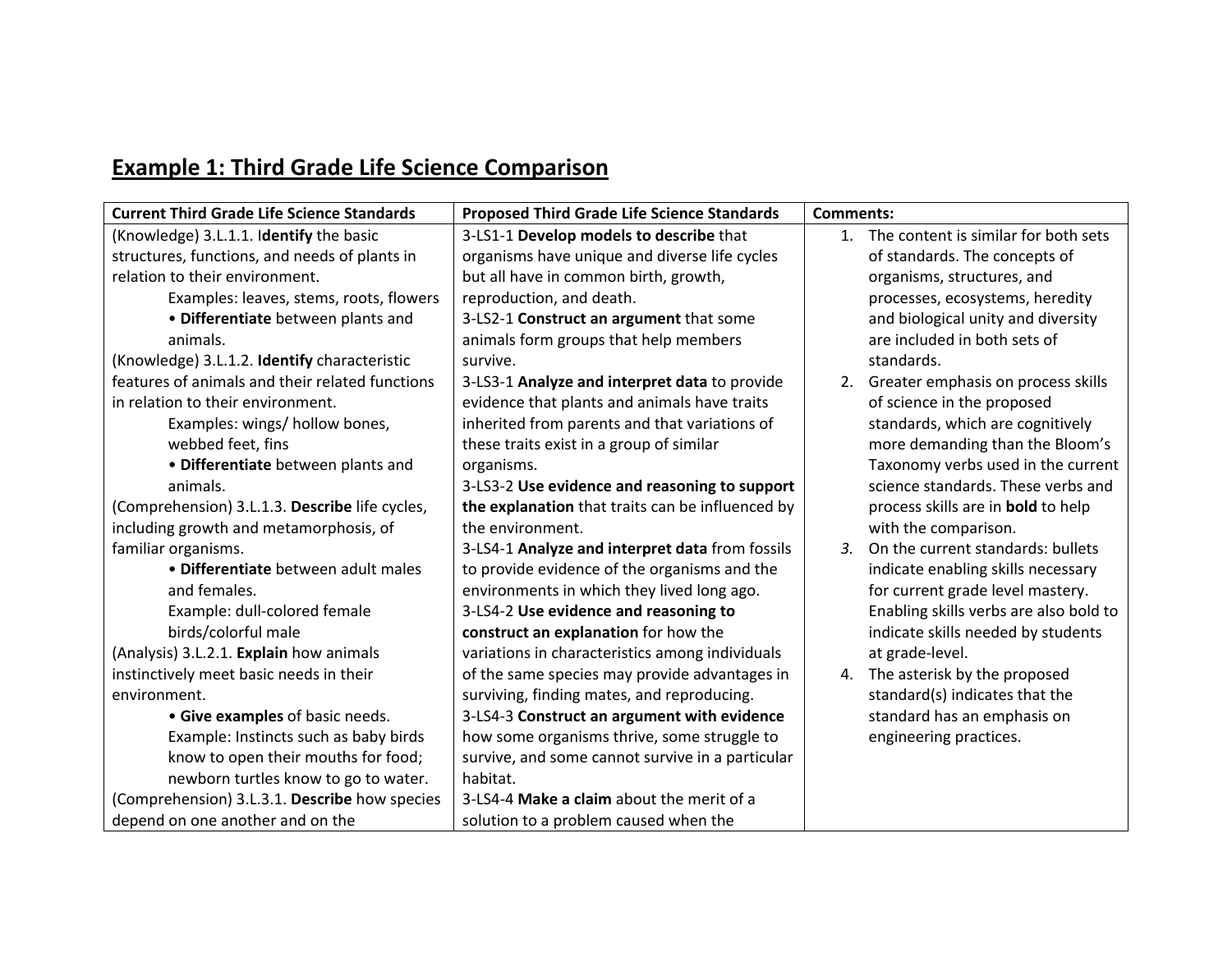| environment for survival.                      | environment changes and the types of plants |  |
|------------------------------------------------|---------------------------------------------|--|
| • Describe cause-and-effect                    | and animals that live there may change.*    |  |
| relationships in living systems.               |                                             |  |
| (Comprehension) 3.L.3.2. Explain how           |                                             |  |
| environments support a diversity of plants and |                                             |  |
| animals.                                       |                                             |  |
| • Describe types of environments.              |                                             |  |
| Example: deserts and what lives there          |                                             |  |
| (Comprehension) 3.L.3.3. Describe ways         |                                             |  |
| humans impact air, water, and habitat quality. |                                             |  |
| Example: water pollution from                  |                                             |  |
| chemical waste                                 |                                             |  |
| • Define pollution.                            |                                             |  |
| (Application) 3.L.3.4. Examine fossils and     |                                             |  |
| describe how they provide evidence of change   |                                             |  |
| in organisms.                                  |                                             |  |
| • Define a fossil.                             |                                             |  |

## **Example 2: Middle School Physical Science Comparison**

| <b>Current MS Physical Science Standards</b>    | <b>Proposed MS Physical Science Standards</b>  | Comments:                               |
|-------------------------------------------------|------------------------------------------------|-----------------------------------------|
| (Knowledge) 6.P.1.1. Identify the subatomic     | MS-PS1-1 Develop models to describe the        | Content and concepts of matter and      |
| particles that make up atoms.                   | atomic composition of simple molecules and     | its interactions, forces, energy are    |
| • Electrons, protons, and neutrons              | extended structures.                           | similar. The depth of engagement in     |
| (Application) 6.P.1.2. Classify matter based on | MS-PS1-2 Analyze and interpret data on the     | these concepts is much more             |
| physical and chemical properties.               | properties of substances before and after the  | significant in the proposed standards.  |
| Examples: mass, weight, volume,                 | substances interact to determine if a chemical | The concept of waves is introduced in   |
| acidity, density, texture, color, melting       | reaction has occurred.                         | the proposed standards, while it is not |
| point, boiling point                            | MS-PS1-3 Obtain and evaluate information to    | in the current standards.               |
| <b>Compare and contrast compounds</b>           | describe that synthetic materials come from    | The asterisk by the proposed<br>2.      |
| and elements.                                   | natural resources and impact society.          | standard(s) indicates that the          |
| Examples: sugar, salt, water (as                | MS-PS1-4 Develop a model that predicts and     | standard has an emphasis on             |
| compounds); Au, Fe, Na (as element              | describes changes in particle motion,          | engineering practices.                  |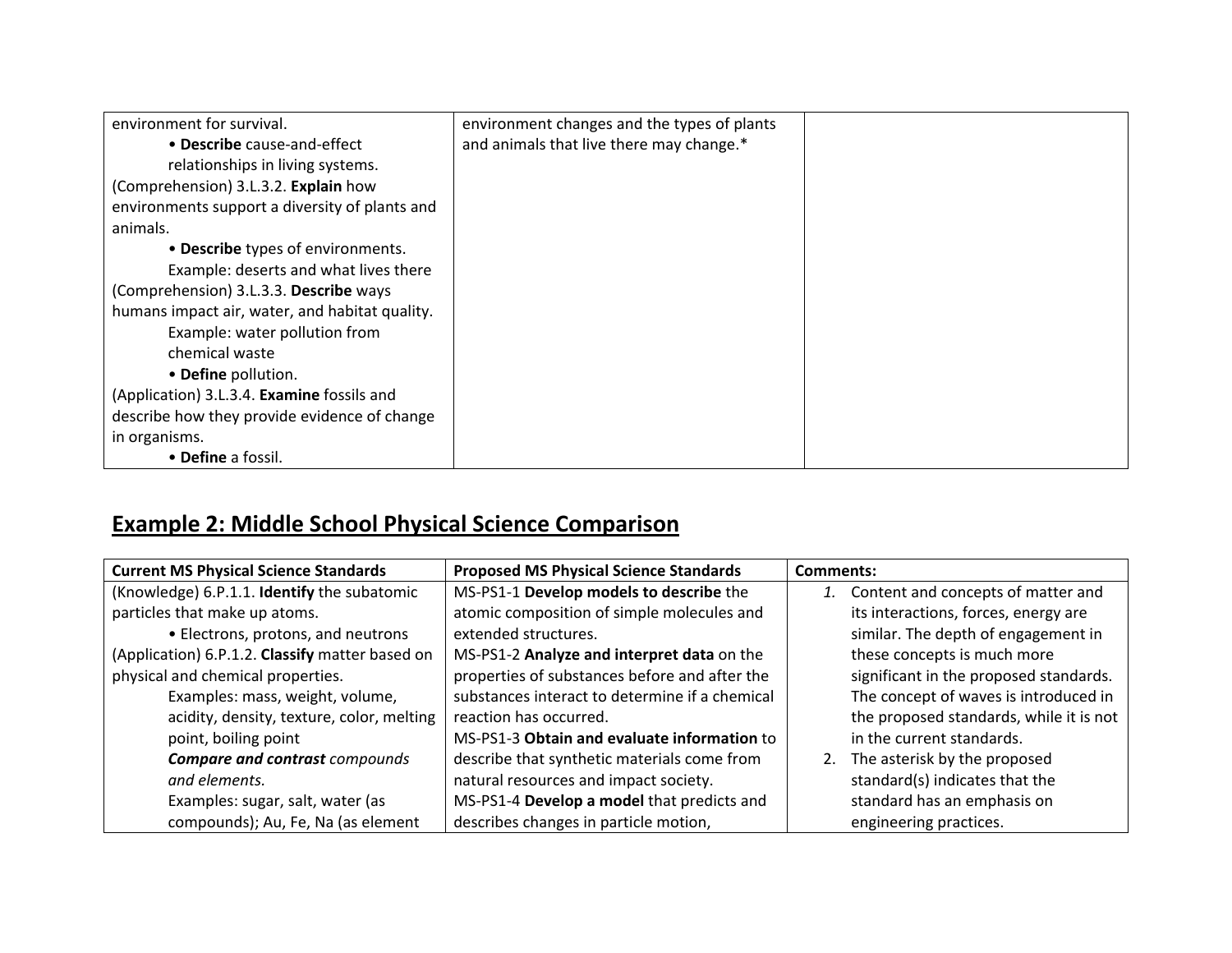| symbols)                                         | temperature, and state of a pure substance     | 3. | Greater emphasis on process skills of          |
|--------------------------------------------------|------------------------------------------------|----|------------------------------------------------|
| Use the Periodic Table as a tool to              | when thermal energy is added or removed.       |    | science in the proposed standards,             |
| describe elements.                               | MS-PS1-5 Develop and use a model to            |    | which are cognitively more                     |
| Examples: symbols, metals/non-                   | describe how the total number of atoms does    |    | demanding than the Bloom's                     |
| metals, groups/rows, families                    | not change in a chemical reaction and thus     |    | Taxonomy verbs used in the current             |
| (Comprehension) 6.N.1.3. Describe phase          | mass is conserved.                             |    | science standards. These verbs and             |
| changes in matter differentiating between the    | MS-PS1-6 Design, construct, test, and modify   |    | process skills are in <b>bold</b> to help with |
| particle motion in solids, liquids, and gases.   | a device that either releases or absorbs       |    | the comparison.                                |
| (Comprehension) 6.P.2.1. Describe how            | thermal energy by chemical processes.*         | 4. | On the current standards: bullets              |
| push/pull forces acting on an object produce     | MS-PS2-1 Design a solution to a problem        |    | indicate enabling skills necessary for         |
| motion.                                          | involving the motion of two colliding objects  |    | current grade level mastery and italics        |
| Examples: illustration of see-saw,               | that illustrates Newton's Third Law.*          |    | indicate enabling skills for next higher       |
| sailboat on water, kite                          | MS-PS2-2 Plan an investigation to provide      |    | grade level mastery. Enabling skills           |
| Demonstrate how all forces have                  | evidence that the change in an object's        |    | verbs are bold to indicate skills              |
| magnitude and direction.                         | motion depends on the sum of the forces on     |    | needed by students at current or the           |
| Newton's Laws of Motion                          | the object and the mass of the object.         |    | next grade-level.                              |
| (Comprehension) 6.P.3.1. Identify types of       | MS-PS2-3 Ask questions about data to           | 5. | These proposed standards will be               |
| energy transformations.                          | determine the factors that affect the strength |    | assigned to a grade level or multiple          |
| Examples: mechanical to electrical,              | of electric and magnetic forces.               |    | grade levels by the Middle School              |
| chemical to light, kinetic to potential          | MS-PS2-4 Construct and present arguments       |    | Science Course Pathway Committee               |
| (and vice versa)                                 | using evidence to support the claim that       |    | following adoption.                            |
| <b>Explain</b> basic principles of electricity   | gravitational interactions are attractive and  |    |                                                |
| and magnetism including static,                  | depend on the masses of interacting objects.   |    |                                                |
| current, circuits, and magnetic fields.          | MS-PS2-5 Conduct an investigation and          |    |                                                |
| <b>Investigate</b> the properties of light       | evaluate the experimental design to provide    |    |                                                |
| (electromagnetic spectrum).                      | evidence that fields exist between objects     |    |                                                |
| Illustrate sunlight to chemical                  | exerting forces on each other even though the  |    |                                                |
| (photosynthesis).                                | objects are not in contact                     |    |                                                |
| (Analysis) 8.P.1.1. Classify matter as elements, | MS-PS3-1 Construct and analyze graphical       |    |                                                |
| compounds, or mixtures.                          | displays of data to describe the relationships |    |                                                |
| Example: Na and Cl are elements that,            | of kinetic energy to the mass of an object and |    |                                                |
| chemically combined, form salt (NaCl)            | to the speed of an object.                     |    |                                                |
| (compound).                                      | MS-PS3-2 Develop a model to describe that      |    |                                                |
| Example: Salt and water form a                   | when the arrangement of objects interacting    |    |                                                |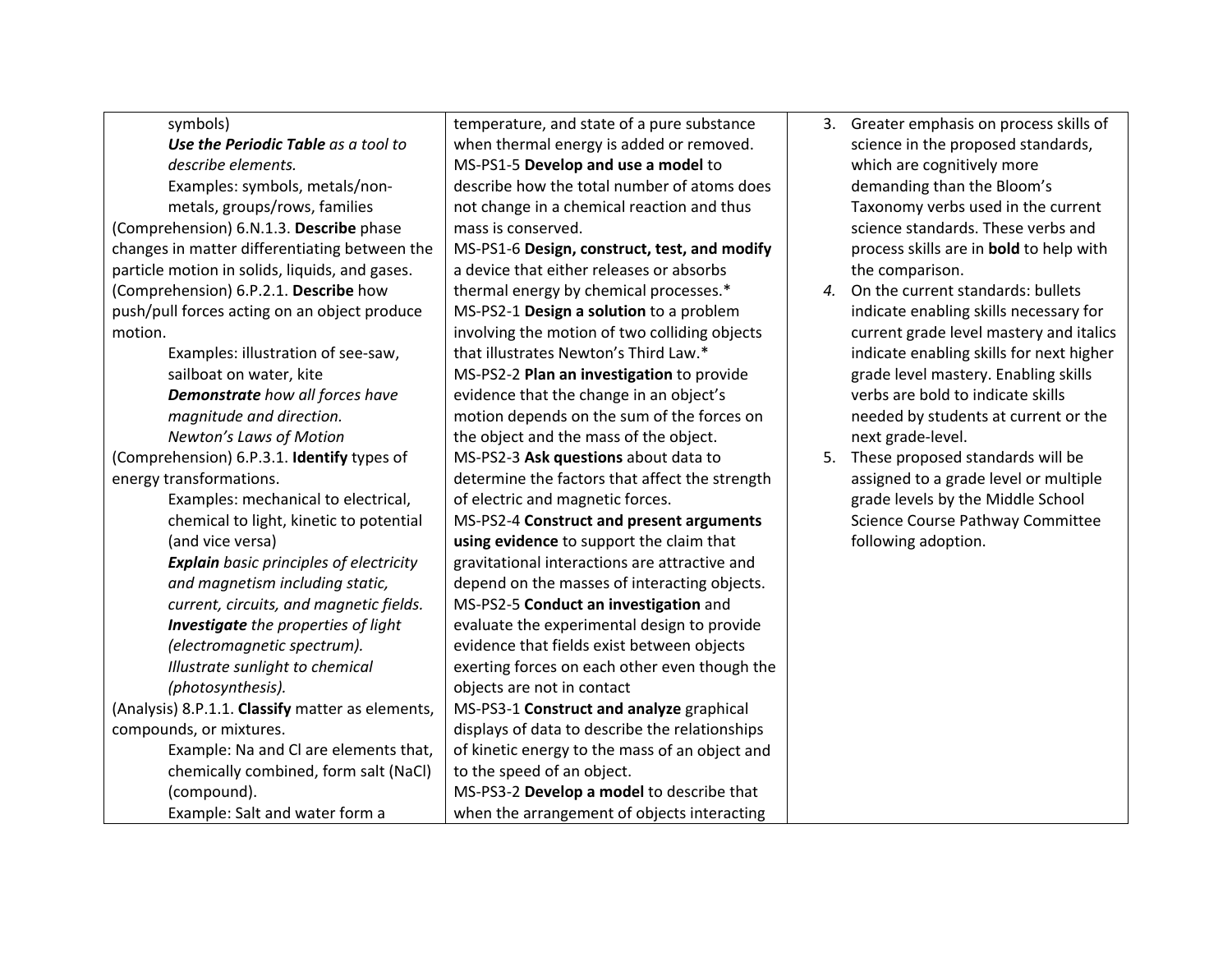| mixture that can be physically                 | at a distance changes, different amounts of    |
|------------------------------------------------|------------------------------------------------|
| separated.                                     | potential energy are stored in the system.     |
| Formulas                                       | MS-PS3-3 Design, construct, and test a device  |
| (Application) 8.P.1.2. Use the Periodic Table  | that either minimizes or maximizes thermal     |
| to compare and contrast families of elements   | energy transfer.*                              |
| and to classify                                | MS-PS3-4 Plan an investigation to determine    |
| elements as metals, metalloids, or non-        | the relationships among the energy             |
| metals.                                        | transferred, the type of matter, the mass, and |
| • Describe the relationship between            | the change in the average kinetic energy of    |
| the organization and the predictive            | the particles as measured by the temperature   |
| nature of the Periodic Table.                  | of the sample.                                 |
| . Use the Bohr model to show the               | MS-PS3-5 Engage in argument from evidence      |
| arrangement of the subatomic                   | to support the claim that when the kinetic     |
| particles of atomic numbers 1 through          | energy of an object changes, energy is         |
| 18.                                            | transferred to or from the object.             |
| <b>Compare and contrast other atomic</b>       | MS-PS4-1 Use mathematical representations      |
| models.                                        | to describe a simple model for waves that      |
| (Comprehension) 8.P.1.3. Compare properties    | includes how the amplitude of a wave is        |
| of matter resulting from physical and chemical | related to the energy in a wave.               |
| changes.                                       | MS-PS4-2 Develop and use a model to            |
| Examples: weathering, burning,                 | describe how waves are reflected, absorbed,    |
| melting, acid rain                             | or transmitted through various materials.      |
| Ionic/covalent bonding                         | MS-PS4-3 Obtain, evaluate and communicate      |
|                                                | information to support the claim that          |
|                                                | digitized signals are a more reliable way to   |
|                                                | encode and transmit information than analog    |
|                                                | signals.                                       |

## **Example 3: High School Physical Science Standards Comparison**

| <b>Current HS Physical Science Standards</b>  | <b>Proposed HS Physical Science Standards</b> | Comments:                             |
|-----------------------------------------------|-----------------------------------------------|---------------------------------------|
| (Analysis) 9-12.P.1.1. Use the Periodic Table | HS-PS1-1 Use the periodic table as a model to | 1. Content and concepts of matter and |
| to determine the atomic structure of          | predict the relative properties of elements   | its interactions, forces, energy and  |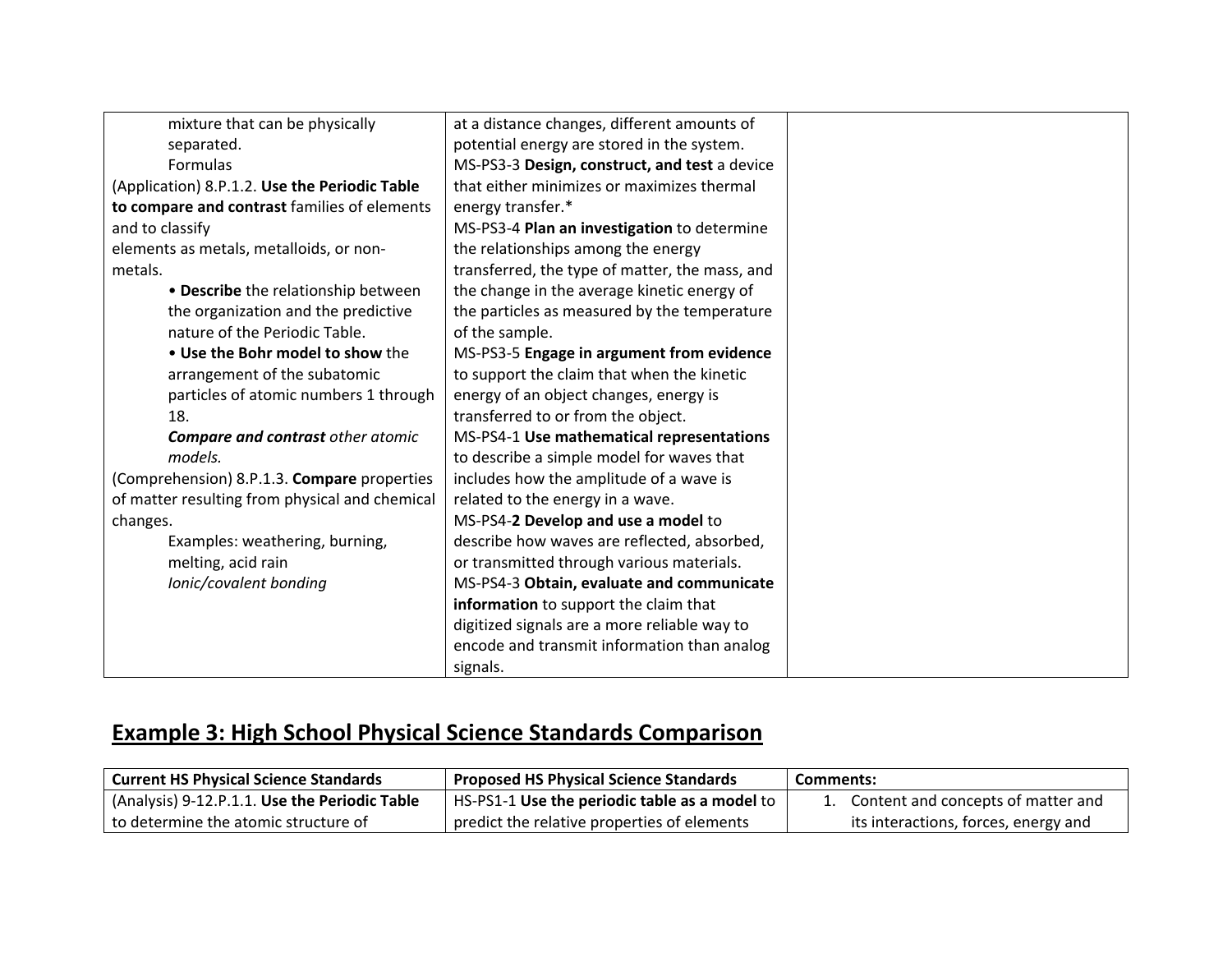elements, valence number, family relationships, and regions (metals, nonmetals, and metalloids).

- **Determine** protons, neutrons, electrons, mass number, and atomic number from the Periodic Table.
- **Determine** the number of valence electrons for elements in the main (s&p) blocks of the Periodic Table.

• **Identify** the relative metallic character of an element based on its location on the Periodic Table.

(Comprehension) 9‐12.P.1.2. **Describe** describe ways that atoms combine.

> • **Name and write** formulas for binary ionic and covalent compounds. Example: sodium chloride (NaCl), carbon dioxide (CO2)

• **Compare** the roles of electrons in covalent, ionic, and metallic bonding.

• **Discuss** the special nature of carbon covalent bonds.

(Application) 9‐12.P.1.3. **Predict** whether reactions will speed up or slow down as conditions change.

> Examples: temperature, concentration, surface area, and catalysts

(Application) 9‐12.P.1.4. **Balance** chemical equations by applying the Law of Conservation of Matter.

> • **Trace** number of particles in diagrams and pictures of balanced equations.

based on the patterns of electrons in the outermost energy level of atoms.

HS‐PS1‐2 **Construct and revise an explanation** for the outcome of <sup>a</sup> simple chemical reaction based on the outermost electron states of atoms, trends in the periodic table, and knowledge of the patterns of chemical properties.

HS‐PS1‐3 **Plan and carry out an investigation** to gather evidence to compare the structure of substances at the bulk scale to infer the strength of electrical forces between particles. HS‐PS1‐4 **Develop <sup>a</sup> model** to illustrate that the release or absorption of energy from <sup>a</sup> chemical reaction system depends upon the changes in total bond energy.

HS‐PS1‐5 **Construct an explanation** based on evidence about the effects of changing the temperature or concentration of the reacting particles on the rate at which <sup>a</sup> reaction occurs.

HS‐PS1‐6 **Refine the design** of <sup>a</sup> chemical system by specifying <sup>a</sup> change in conditions that would produce increased amounts of products at equilibrium.\*

HS‐PS1‐7 **Use mathematical representations** to support the claim that atoms, and therefore mass, are conserved during <sup>a</sup> chemical reaction.

HS‐PS1‐8 **Develop models** to illustrate the changes in the composition of the nucleus of the atom and the energy released during the processes of fission, fusion, and radioactive decay.

waves are similar. The depth of engagement in these concepts is much more significant in the proposed standards. The proposed standards focus on depth as opposed to the breadth.

- 2. The asterisk by the proposed standard(s) indicates that the standard has an emphasis on engineering practices.
- 3. Greater emphasis on process skills of science in the proposed standards, which are cognitively more demanding than the Bloom's Taxonomy verbs used in the current science standards. These verbs, practices and enabling skills are in **bold** to help with the comparison.
- 4. On the current standards: bullets indicate enabling skills necessary for current grade level mastery. Enabling skills verbs are also bold to indicate skills needed by students at grade‐ level.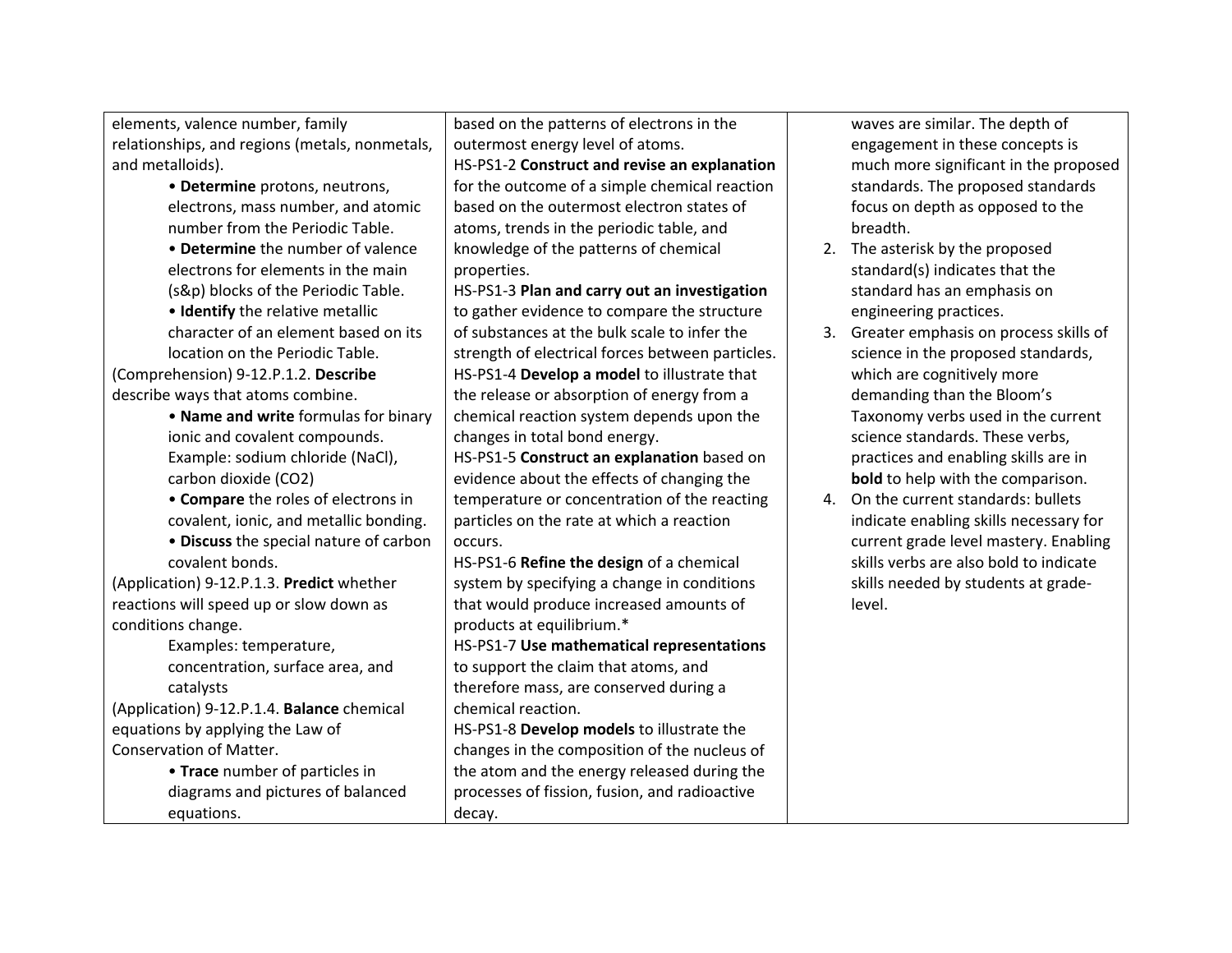| Example: Write out an equation with          | HS-PS2-1 Analyze data to support the claim    |
|----------------------------------------------|-----------------------------------------------|
| symbols:                                     | that Newton's Second Law of motion            |
| $Mg + 2HCL \rightarrow MgCl2 + 2H2$          | describes the mathematical relationship       |
| (Comprehension) 9-12.P.1.5. Distinguish      | among the net force on a macroscopic object,  |
| among chemical, physical, and nuclear        | its mass, and its acceleration.               |
| changes.                                     | HS-PS2-2 Use mathematical representations     |
| · Differentiate between physical and         | to support the claim that the total momentum  |
| chemical properties used to describe         | of a system of objects is conserved when      |
| matter.                                      | there is no net force on the system.          |
| • Identify key indicators of chemical        | HS-PS2-3 Design, evaluate, and refine a       |
| and physical changes.                        | device that minimizes the force on a          |
| • Describe the effects of changing           | macroscopic object during a collision.*       |
| pressure, volume, or temperature             | HS-PS2-4 Use mathematical representations     |
| upon gases.                                  | of Newton's Law of Gravitation and Coulomb's  |
| · Identify characteristics of a solution     | Law to describe and predict the gravitational |
| and factors that affect the rate of          | and electrostatic forces between objects.     |
| solution formation.                          | HS-PS2-5 Plan and carry out an investigation  |
| • Explain the differences among              | to provide evidence that an electric current  |
| nuclear, chemical, and physical              | can produce a magnetic field and that a       |
| changes at the atomic level.                 | changing magnetic field can produce an        |
| Examples: solute, solvent,                   | electric current.                             |
| concentrated, dilute, saturated,             | HS-PS2-6 Communicate scientific and           |
| unsaturated, supersaturated                  | technical information about why the           |
| Factors affecting rate: agitation,           | molecular-level structure is important in the |
| heating, particle size, pictures of          | functioning of designed materials.*           |
| particles                                    | HS-PS3-1 Create a computational model to      |
| (Analysis) 9-12.P.2.1. Apply concepts of     | calculate the change in the energy of one     |
| distance and time to the quantitative        | component in a system when the change in      |
| relationships of motion using appropriate    | energy of the other component(s) and energy   |
| mathematical formulas, equations, and units. | flows in and out of the system are known.     |
| • Evaluate speed, velocity, and              | HS-PS3-2 Develop and use models to illustrate |
| acceleration both qualitatively and          | that energy at the macroscopic scale can be   |
| quantitatively.                              | accounted for as a combination of energy      |
| Examples:                                    | associated with the motions of particles      |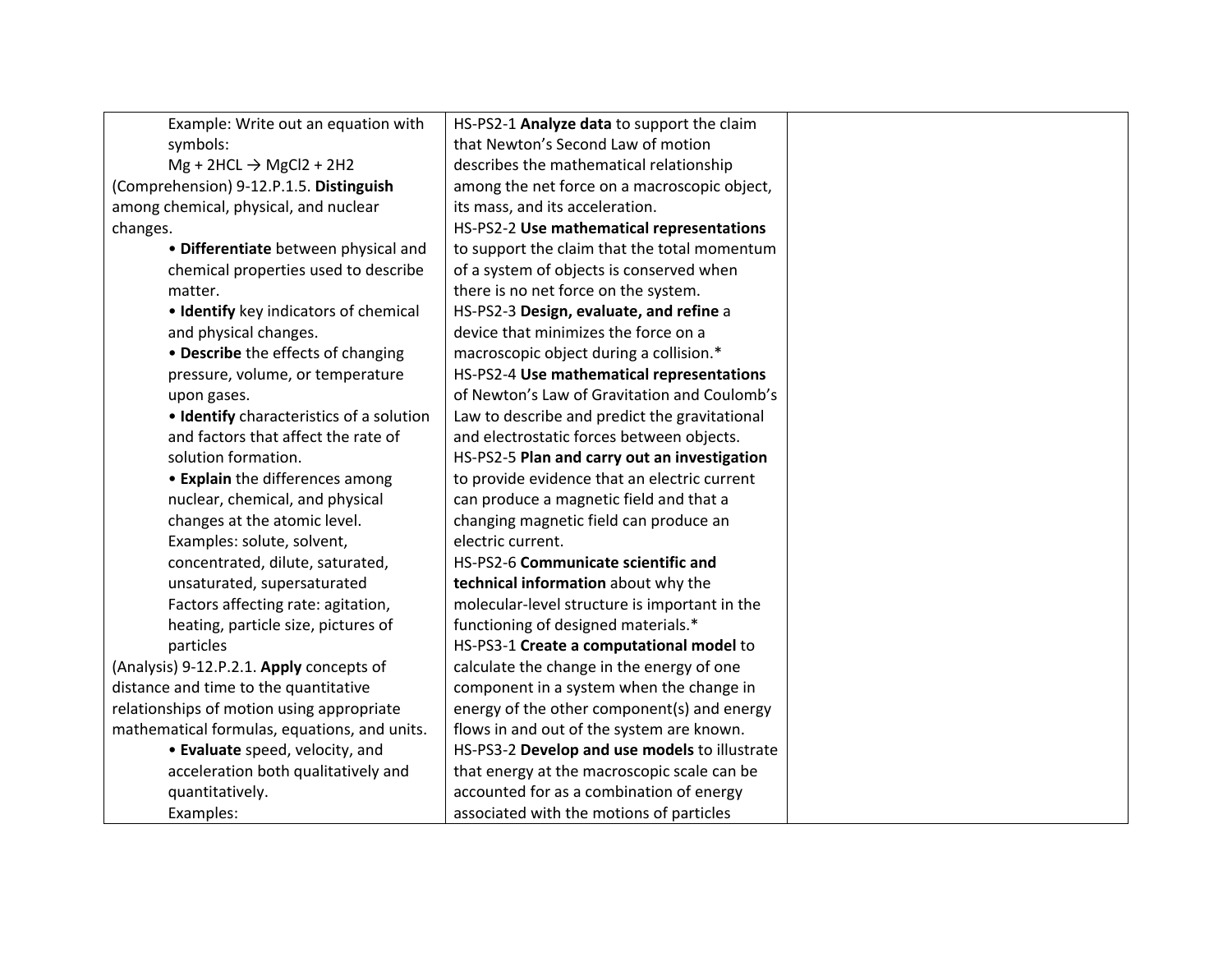| Identify the sign $(+,-, 0)$ of an object's    | (objects) and energy associated with            |
|------------------------------------------------|-------------------------------------------------|
| acceleration based on velocity                 | the relative position of particles (objects).   |
| information.                                   | HS-PS3-3 Design, build, and refine a device     |
| Predict whether an object speeds up,           | that works within given constraints to convert  |
| slows down, or maintains a constant            | one form of energy into another form of         |
| speed based on the forces acting upon          | energy.                                         |
| it.                                            | HS-PS3-4 Plan and carry out an investigation    |
| Calculate acceleration using the               | to provide evidence that the transfer of        |
| equation                                       | thermal energy when two components of           |
| Aavg=∆V/∆t.                                    | different temperature are combined within a     |
| · Given distance and time, calculate           | closed system results in a more                 |
| the velocity or speed of an object.            | uniform energy distribution among the           |
| • Create and interpret graphs of               | components in the system (Second Law of         |
| linear motion.                                 | Thermodynamics).                                |
| Example: Given a velocity-time or a            | HS-PS3-5 Develop and use a model of two         |
| distance-time graph with different             | objects interacting through electric or         |
| slopes, determine the motion of an             | magnetic fields to illustrate the forces        |
| object.                                        | between objects and the changes in energy of    |
| • Distinguish between velocity and             | the objects due to the interaction.             |
| acceleration as related to force.              | HS-PS4-1 Use mathematical representations       |
| (Application) 9-12.P.2.2. Predict motion of an | to support a claim regarding relationships      |
| object using Newton's Laws.                    | among the frequency, wavelength, and speed      |
| • Describe how inertia is related to           | of waves traveling in various media.            |
| Newton's First Law.                            | HS-PS4-2 Evaluate questions about the           |
| • Explain the effect of balanced and           | advantages of using a digital transmission and  |
| unbalanced forces.                             | storage of information.                         |
| • Identify the forces at work on               | HS-PS4-3 Evaluate the claims, evidence, and     |
| action/reaction pairs as distinguished         | reasoning behind the idea that                  |
| from balanced forces.                          | electromagnetic radiation can be described      |
| Examples:                                      | either by a wave model or a particle model,     |
| Draw a linear force diagram for the            | and that for some situations one model is       |
| forces acting on an object in contact          | more useful than the other.                     |
| with another.                                  | HS-PS4-4 Evaluate the validity and reliability  |
| Identify action/reaction pairs.                | of claims in published materials of the effects |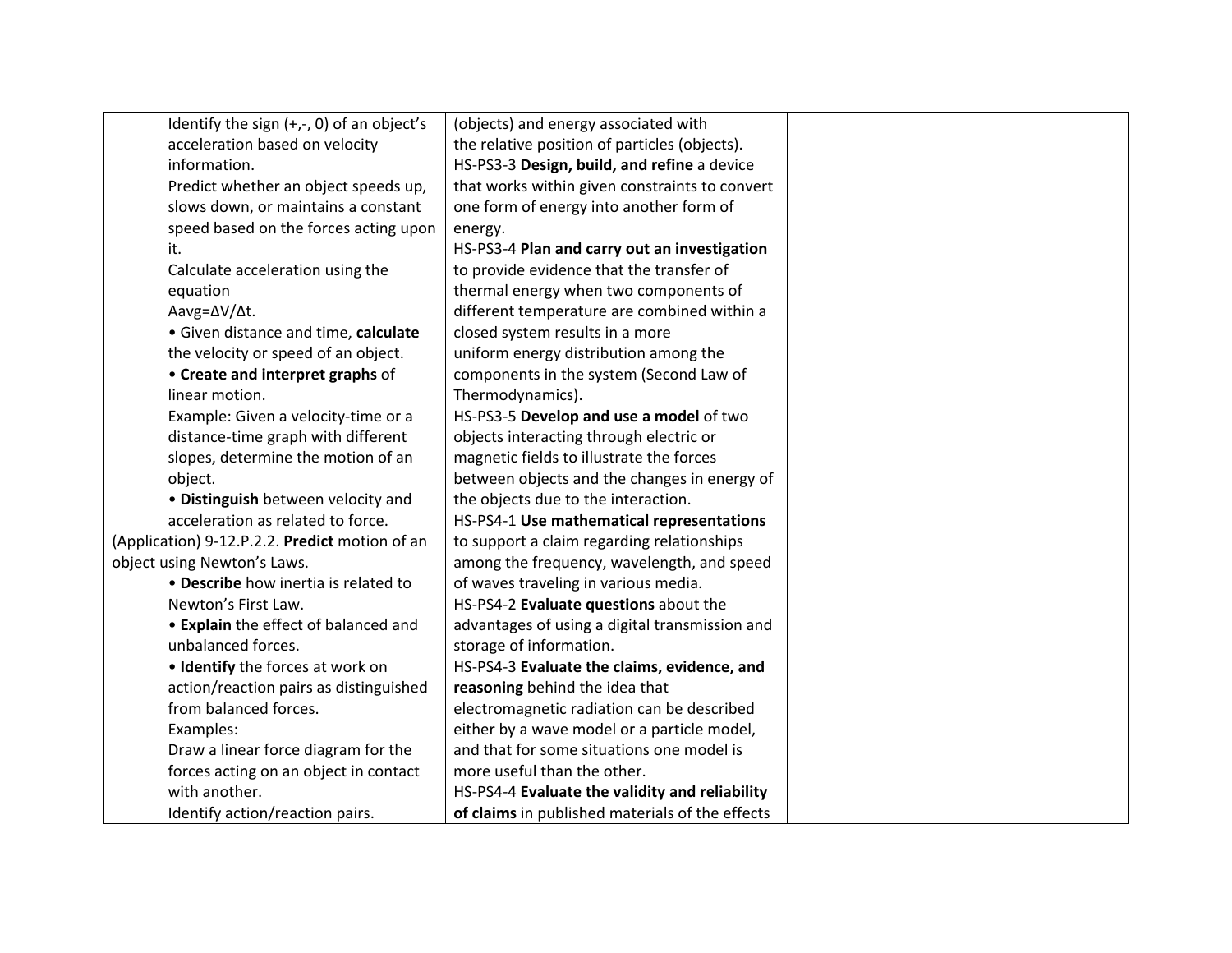| • Explain how force, mass, and                | that different frequencies of electromagnetic |  |
|-----------------------------------------------|-----------------------------------------------|--|
| acceleration are related.                     | radiation have when absorbed by matter.       |  |
| (Application) 9-12.P.2.3. Relate concepts of  | HS-PS4-5 Communicate technical information    |  |
| force, distance, and time to the quantitative | about how some technological devices use the  |  |
| relationships of work, energy, and power.     | principles of wave behavior and wave          |  |
| • Apply appropriate mathematical              | interactions with matter to transmit and      |  |
| formulas and equations to concepts            | capture information and energy.*              |  |
| using appropriate units.                      |                                               |  |
| Examples:                                     |                                               |  |
| Calculate power given force, distance         |                                               |  |
| and time.                                     |                                               |  |
| Calculate work done on an object              |                                               |  |
| given force and distance.                     |                                               |  |
| (Application) 9-12.P.3.1. Describe the        |                                               |  |
| relationships among potential energy, kinetic |                                               |  |
| energy, and work as applied                   |                                               |  |
| to the Law of Conservation of Energy.         |                                               |  |
| • Describe how energy can be                  |                                               |  |
| transferred and transformed to                |                                               |  |
| produce useful work.                          |                                               |  |
| Examples:                                     |                                               |  |
| Diagram simple energy transfers,              |                                               |  |
| describing the objects and the forms          |                                               |  |
| of energy gained and lost.                    |                                               |  |
| Use simple machines as an example of          |                                               |  |
| the transmission                              |                                               |  |
| of energy.                                    |                                               |  |
| • Given the formulas, calculate the           |                                               |  |
| mechanical advantage and efficiency           |                                               |  |
| of selected systems.                          |                                               |  |
| • Explain methods of heat transfer.           |                                               |  |
| Examples: conduction, radiation, and          |                                               |  |
| convection                                    |                                               |  |
| (Comprehension) 9-12.P.3.2. Describe how      |                                               |  |